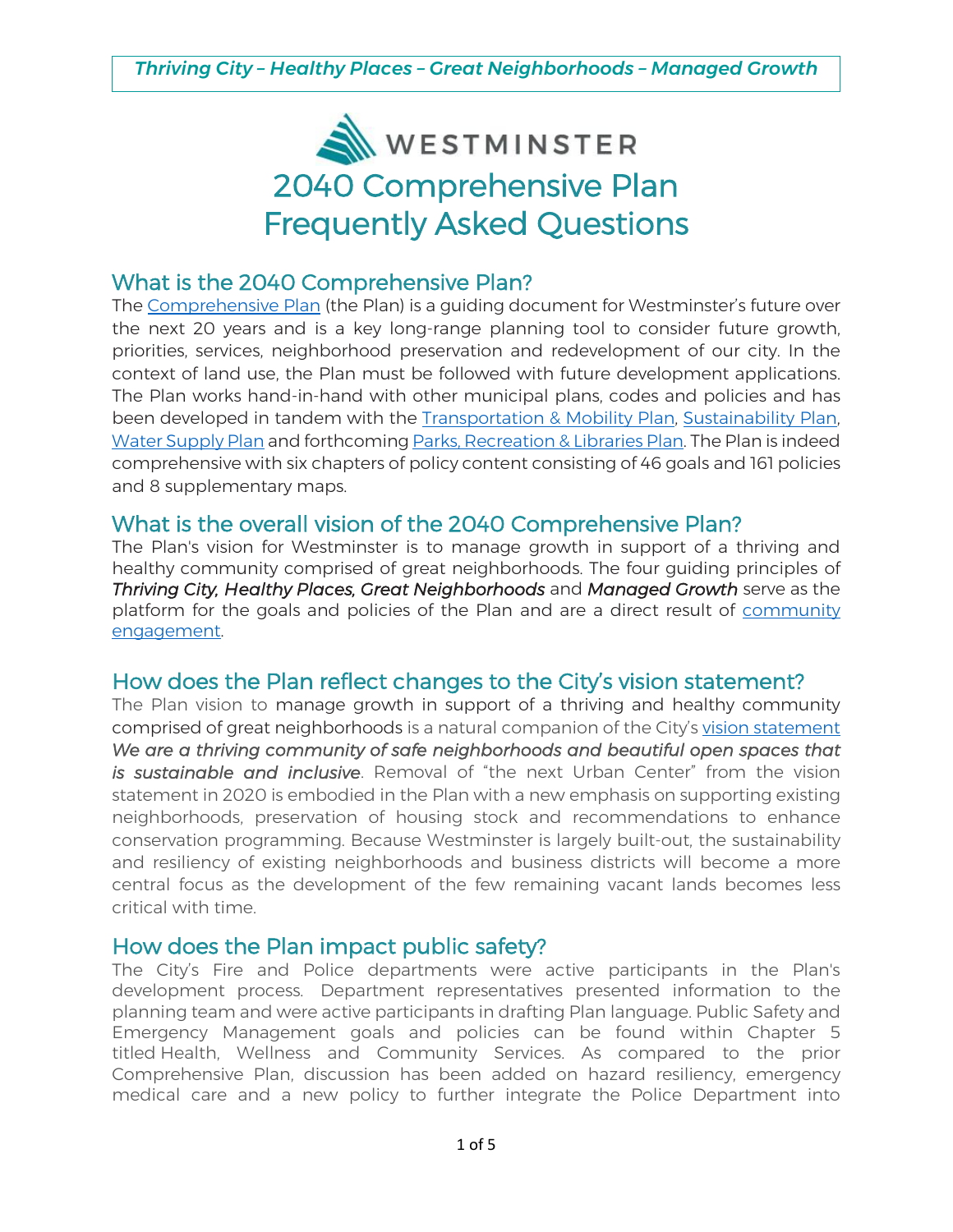### *Thriving City – Healthy Places – Great Neighborhoods – Managed Growth*

development review to ensure design strategies support crime prevention and do not hinder police response.

#### How does the Plan support access to education?

The 2040 Comprehensive Plan identifies education as one of the Plan's cross-cutting topics, meaning it is integrated throughout the Plan. Specific policies are provided within Chapter 5 titled Health, Wellness and Community Services that address education. As the three school districts and higher education institutions including the Front Range Community College within Westminster are separate entities from the City of Westminster, the Plan relies upon communication and partnerships to support access to educational resources and programs for all community members. Policies in the Plan include working with school districts to ensure facilities support projected enrollment needs, optimizing use of facilities for dual purposes with the greater community and an additional policy is proposed to support partnerships for mentoring and internships between the City and local school districts. Chapter 6 of the Plan, titled Economic Resilience, also discusses education in the context of the local workforce with two additional policies to support equitable access to opportunities for lifelong learning and partnerships with K-12 school and technical and community colleges to support training for workforce development. These statements help ensure the City remains a vested partner with the school districts and higher education institutions to continue high quality learning within the City. Residential development applications are provided to the school districts for the opportunity to review and make comments and the districts provide enrollment and capacity information. [Municipal code](https://library.municode.com/co/westminster/codes/code_of_ordinances?nodeId=CD_ORD_TITXILADEGRPR_CH6PUIM_11-6-8DEPRPUPU) also requires land dedication for public schools, or a fee-in-lieu, for residential development.

#### How much land is left to develop in Westminster?

With over one-third of the City's land area committed to Parks, Golf Courses and protected Open Spaces only a small amount of land remains [available for future](https://westminster.maps.arcgis.com/apps/View/index.html?appid=51682ca665df4f9093dcacb7efe1f612)  [development](https://westminster.maps.arcgis.com/apps/View/index.html?appid=51682ca665df4f9093dcacb7efe1f612), roughly 5% of the City's land area. Westminster will reserve its remaining undeveloped land for high quality development with distinctive character, emphasizing businesses offering skilled employment, and limiting housing and retail uses, except when integrated into a larger context to ensure housing and services are linked to allow fulfillment of every day needs within close proximity.

# Are zoning and land use change requests still required to go before the Planning Commission and City Council for approval?

Yes. Adoption of the Comprehensive Plan does not change the [zoning](https://www.cityofwestminster.us/Government/Departments/CommunityDevelopment/Planning/Zoning) of any property within the City. Any changes to zoning, or additions of new land uses to a Preliminary Development Plan or Official Development Plan, must still be approved through the Planning [Commission](https://www.cityofwestminster.us/pc) and ultimately, the City [Council.](https://www.cityofwestminster.us/Government/CityCouncil) The Planning Commission and City Council will consider each prospective development as they have throughout Westminster's history, with objective and careful scrutiny to determine if a proposal is appropriate for Westminster. As always, the public is invited to provide their input at any Planning Commission or City Council meeting regarding any development case.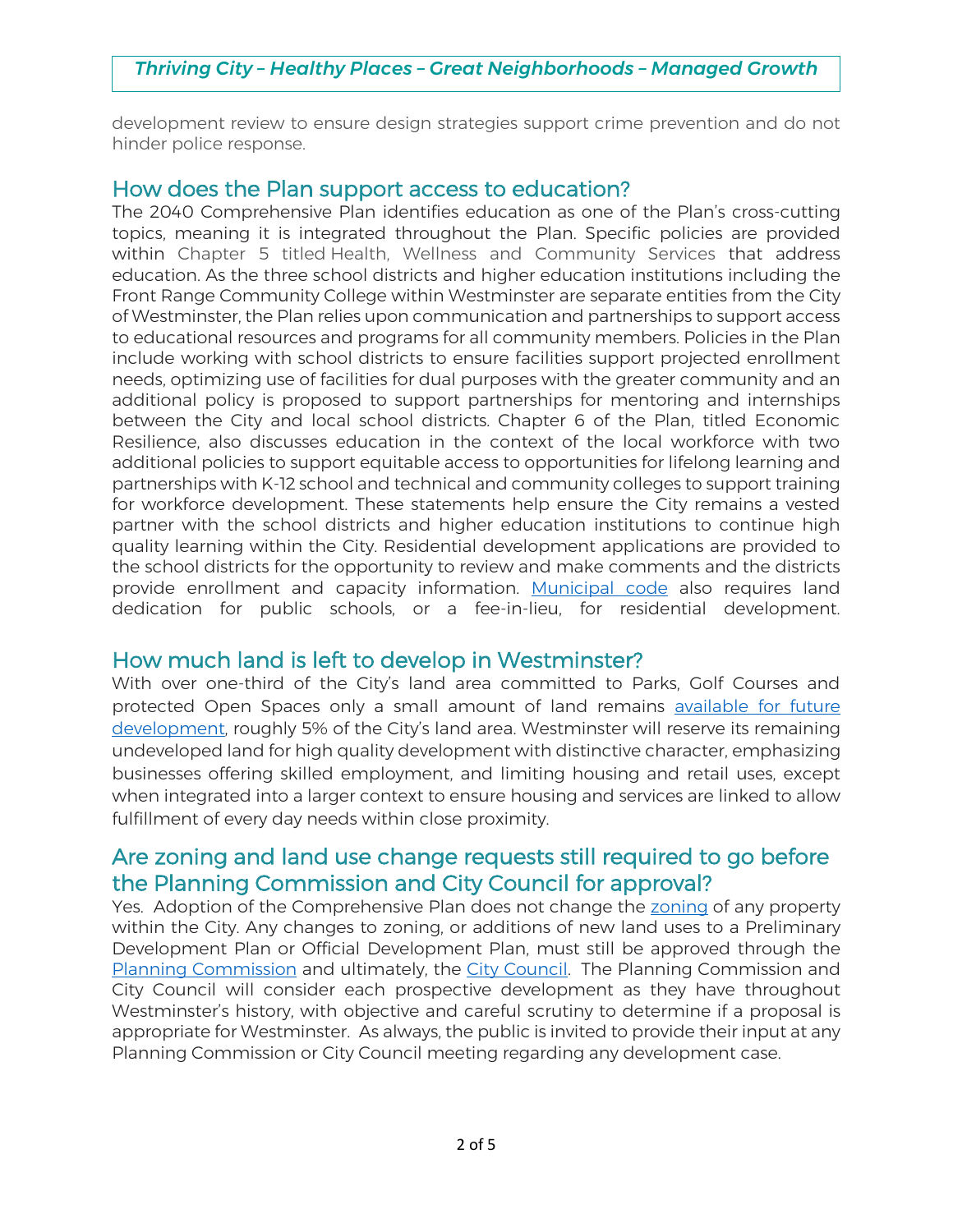# How does the Plan consider existing neighborhoods and businesses?

The Comprehensive Plan departs from the singular focus of land use found in 1990s and 2000s era plans for Westminster with new policies to support established residential neighborhoods and strategies to support their long-term resiliency. The Plan encourages reinvestment in underperforming commercial sites and support for small and/or local businesses.

#### What about housing options?

The Plan builds on strategies from the previously adopted [Affordable](https://www.westminstereconomicdevelopment.org/wp-content/uploads/2017/05/Housing-Strategic-Plan-FINAL-Westminster.pdf) and Workforce Housing [Strategic](https://www.westminstereconomicdevelopment.org/wp-content/uploads/2017/05/Housing-Strategic-Plan-FINAL-Westminster.pdf) Plan with identification of a need for a variety of housing types that serve diverse households such as those seeking to age-in-place, intergenerational housing and special needs populations. The Plan recognizes that appropriate housing options are very important for the forecasted 2040 population that will be comprised of older adults, more diverse, and with smaller household sizes than today.

### How does transportation play a role in the Plan?

The Comprehensive Plan's goals and policies create the framework of citywide elements, including transportation, to meet the current and future needs of the community. This framework includes a vision for a comprehensive multimodal transportation network to serve the current and future land use and other community needs. This vision is achieved by the modal networks and strategic actions and projects identified in more detail in the [Transportation & Mobility Plan](https://www.cityofwestminster.us/CommunityDevelopment/TransportationMobilityPlan) (TMP), with some higher-level policies identified and echoed in the Comprehensive Plan. The TMP actions were developed in coordination with the Comprehensive Plan update. Additionally, the master streets network shown in the TMP was created through travel demand forecasting using the future land use data from the Comprehensive Plan. In addition to implementing the transportation improvement projects and actions identified in the TMP, future development proposals will be reviewed for traffic impacts and may be required to make improvements (i.e. traffic signals, sidewalks, bike lanes, etc).

# How were residents engaged in the process of crafting the Comprehensive Plan?

Community engagement shaped the Plan's guiding principles, goals, policies and recommended implementation actions. Community engagement also informed the Plan vision. Since 2018, the Plan gathered community input during 9 large public events including Movies in the Park and Taste of Westminster, 12 community meetings to inform development of the Plan, 6 online activities, 32 stakeholder interviews, and over 20,000 website hits. Communications included the City Edition/Westy Connection newspaper, the Weekly e-newsletter, the Westminster Forward e-newsletter, social media, informational displays at the City's libraries and recreation centers, as well as coverage in the Westminster Window. Presentations were also provided to the Westminster Chamber of Commerce and the City's Planning Commission, a body of 9 resident volunteers. Appendix B of the Plan describes the community [engagement](https://www.cityofwestminster.us/Portals/1/Documents/Government%20-%20Documents/Departments/Community%20Development/Planning/2018-2020-engagement-summary%5B6660%5D_1.pdf) [process](https://www.cityofwestminster.us/Portals/1/Documents/Government%20-%20Documents/Departments/Community%20Development/Planning/2018-2020-engagement-summary%5B6660%5D_1.pdf) and results of input used to develop of the Plan.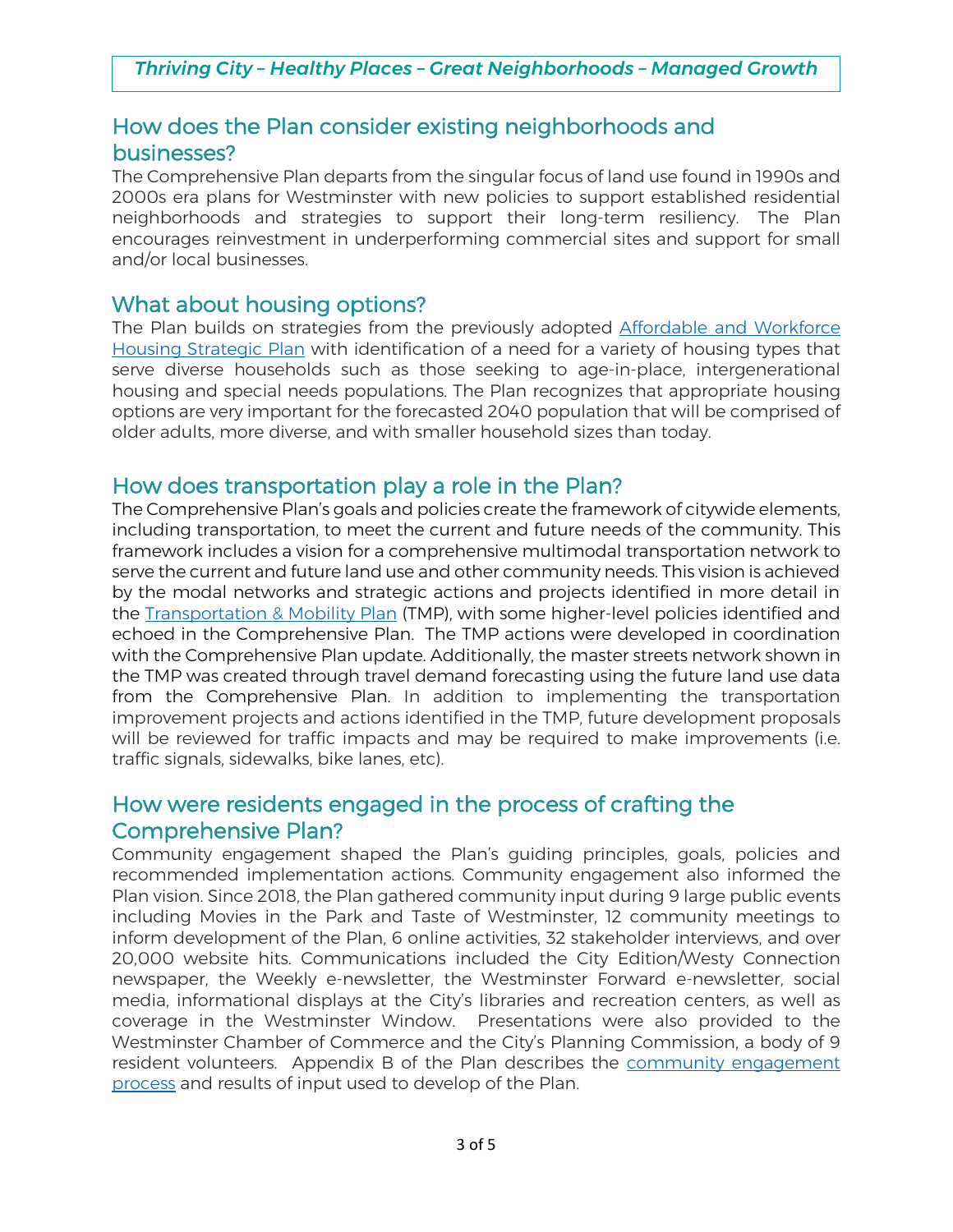# How does the Plan preserve Westminster's suburban character?

The Plan will accommodate population growth in key areas while preserving the primarily suburban character of our community. The Plan maintains 37% of the City's land area for parks and open spaces and 30% for residential estate and low density uses. The highest densities, Mixed Use Activity Center and Specific Plan, combined are roughly 2% of the City's land area while multi-family uses are another 4% of the City's land area. While future development of varying types and scale will occur, the majority of the City's land area will continue to be stable and suburban in nature.

### Is the Plan taking away Open Space?

No. Open [Space](https://westminster.maps.arcgis.com/apps/webappviewer/index.html?id=84e5fc974e1e4bafa34d3519f20812e9) refers to publicly owned and managed lands purposed for conservation of natural resources and ecosystems. Vacant privately-owned property is not Open Space. The Plan continues to protect existing Open Space lands, adds Open Space lands acquired since the time of the previous Comprehensive Plan and identifies additional lands subject to acquisition processes currently underway. Should a private property be desired for Open Space it is necessary for an acquisition process to be underway to be included as Open Space in the Plan. As additional Open Space is added, the Plan may be amended in the future to reflect such additions. Potential future Open Space acquisitions are not included in the Plan. Municipal code [establishes](https://library.municode.com/co/westminster/codes/code_of_ordinances?nodeId=CD_ORD_TITXIIIPARELI_CH5OPSPPR) criteria for new [acquisitions](https://library.municode.com/co/westminster/codes/code_of_ordinances?nodeId=CD_ORD_TITXIIIPARELI_CH5OPSPPR) and this must be balanced with funding availability and geographical need.

# How does the Plan relate to the Public Land Dedication (PLD) requirements of municipal code?

[PLD](https://library.municode.com/co/westminster/codes/code_of_ordinances?nodeId=CD_ORD_TITXILADEGRPR_CH6PUIM_11-6-8DEPRPUPU) is used to obtain land area for municipal facilities associated with residential development. While PLD is often realized in the form of a park, PLD may be used for other municipal facilities to support growth such as utilities, fire stations, libraries, transportation facilities, or other municipal services. As a policy document, the Plan does not propose to amend the C[ity's code requirements for PLD](https://library.municode.com/co/westminster/codes/code_of_ordinances?nodeId=CD_ORD_TITXILADEGRPR_CH6PUIM_11-6-8DEPRPUPU). The acceptability of an individual project's PLD may be considered through the Preliminary Development Plan and Official Development Plan process and the approving authority has the liberty to agree or not agree with an applicant's request.

#### How is water supply considered by the Plan?

The land use element of the Plan was closely correlated with the Water [Supply](http://www.cityofwestminster.us/Government/Departments/CommunityDevelopment/WestminsterForward/WaterSupplyPlan) Plan. The planning process tested a series of scenarios with varying types of land uses and densities, and as a result of over 1,000 model runs, it was determined that drought and water conservation measures by customers are greater determinants of future water supply than land use. There is confidence in build-out of the Plan assuming continued investment in the City's infrastructure, the Wattenberg Reservoir complex and continued customer conservation trends. Annual water supply reporting will continue.

#### What is the cost of implementing the Plan?

Chapter 9 of the Plan, titled Plan Administration, identifies that there is no specific financial commitment to implement the Plan. A fiscal impact analysis considered future operating and capital costs for the City as compared to anticipated revenues over the